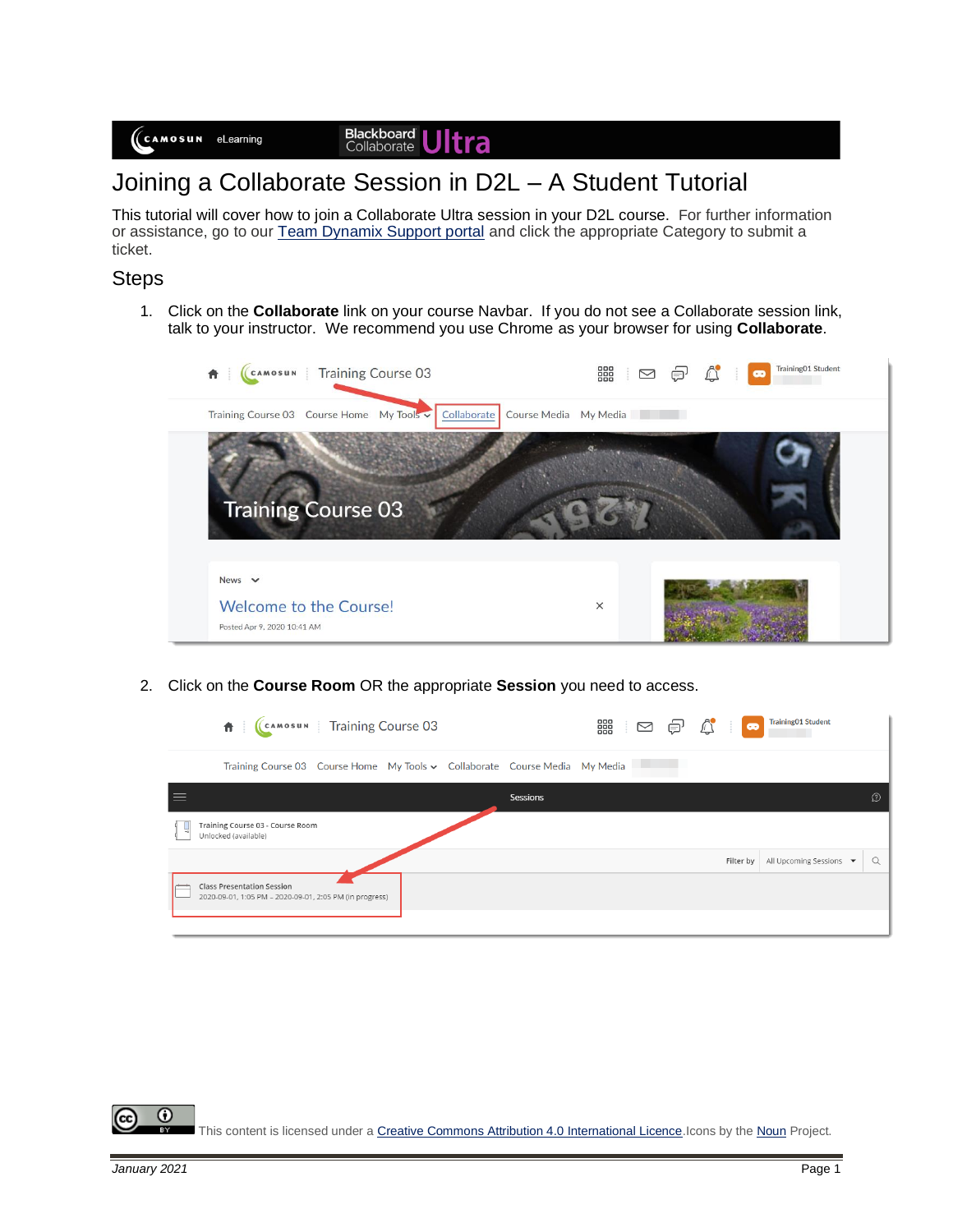## 3. Click **Join Session**.



4. The Collaborate room or session will open in a new tab in your browser.



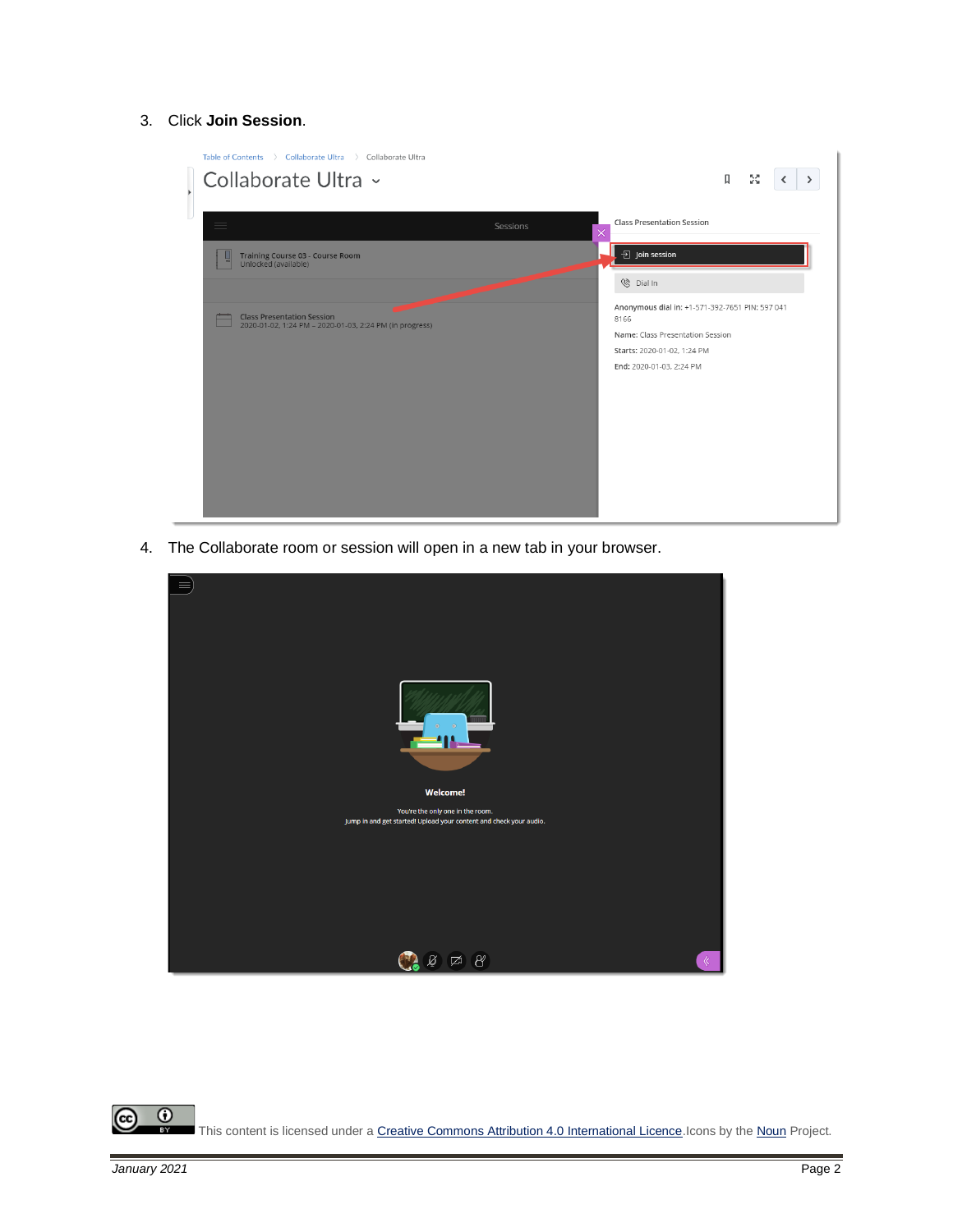Check your microphone and camera.

1. First, open the **Collaborate panel** (the bottom right icon).



2. Click the **My Settings** icon.



 $\odot$ (cc This content is licensed under [a Creative Commons Attribution 4.0 International Licence.I](https://creativecommons.org/licenses/by/4.0/)cons by th[e Noun](https://creativecommons.org/website-icons/) Project. **BY**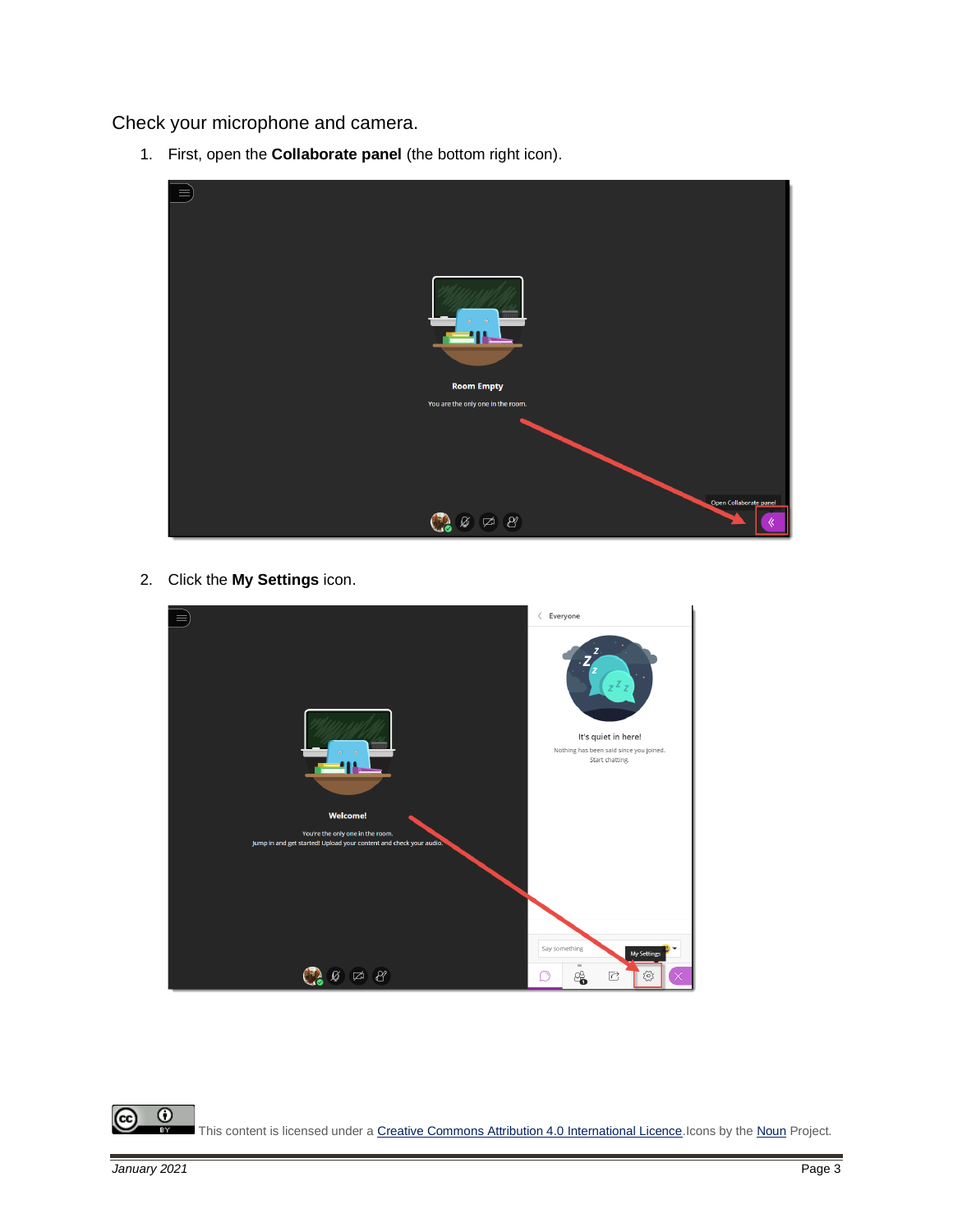3. Click **Set up your camera and microphone**.

| $\odot$<br><b>Welcome!</b><br>You're the only one in the room.<br>Jump in and get started! Upload your content and check your audio. | My Settings<br>Training01 Student<br>Presenter<br>Audio nd Video Settings<br>ㅅ<br>[0] Set up your camera and microphone<br>Use your phone for audio<br>Speaker Volume<br>100%<br>0% (<br>Display Captions (when available)<br><b>Notification Settings</b><br>$\check{ }$<br><b>E</b> Report an issue |
|--------------------------------------------------------------------------------------------------------------------------------------|-------------------------------------------------------------------------------------------------------------------------------------------------------------------------------------------------------------------------------------------------------------------------------------------------------|
| ₩                                                                                                                                    | $=$<br>छु<br>c                                                                                                                                                                                                                                                                                        |

4. Run the tests as presented, first the **Audio Test**, then the **Video Test**.

| Audio a<br>[0]<br>Audio Test (1 of 2)                                                                                                                                                        | <b>Video Test</b> $(2 \text{ of } 2)$<br>Smile! Don't worry - no one else can see you yet!<br>Can you see yourself? | <b>Audio</b><br><b>Q3</b><br>Q |
|----------------------------------------------------------------------------------------------------------------------------------------------------------------------------------------------|---------------------------------------------------------------------------------------------------------------------|--------------------------------|
| Let us hear you! Say something.<br>Can you see the audio bar moving when you speak?<br>Speake<br>0%<br>0<br>You sound great!<br>Default - Microphone (Logitech USB Headset H340) (046d:0a38) |                                                                                                                     | Spea<br>0%<br>Notifi           |
| Notifica<br>You're the<br>e incurre room<br>No - I need help<br>Yes - It's working<br>in and get started! Uplo                                                                               | tarted! Up<br>Integrated Camera (1bcf:2c79)<br>No-I need help<br>Yes - It's working                                 | $\equiv$                       |

 $\frac{0}{x}$ This content is licensed under [a Creative Commons Attribution 4.0 International Licence.I](https://creativecommons.org/licenses/by/4.0/)cons by th[e Noun](https://creativecommons.org/website-icons/) Project.

(cc)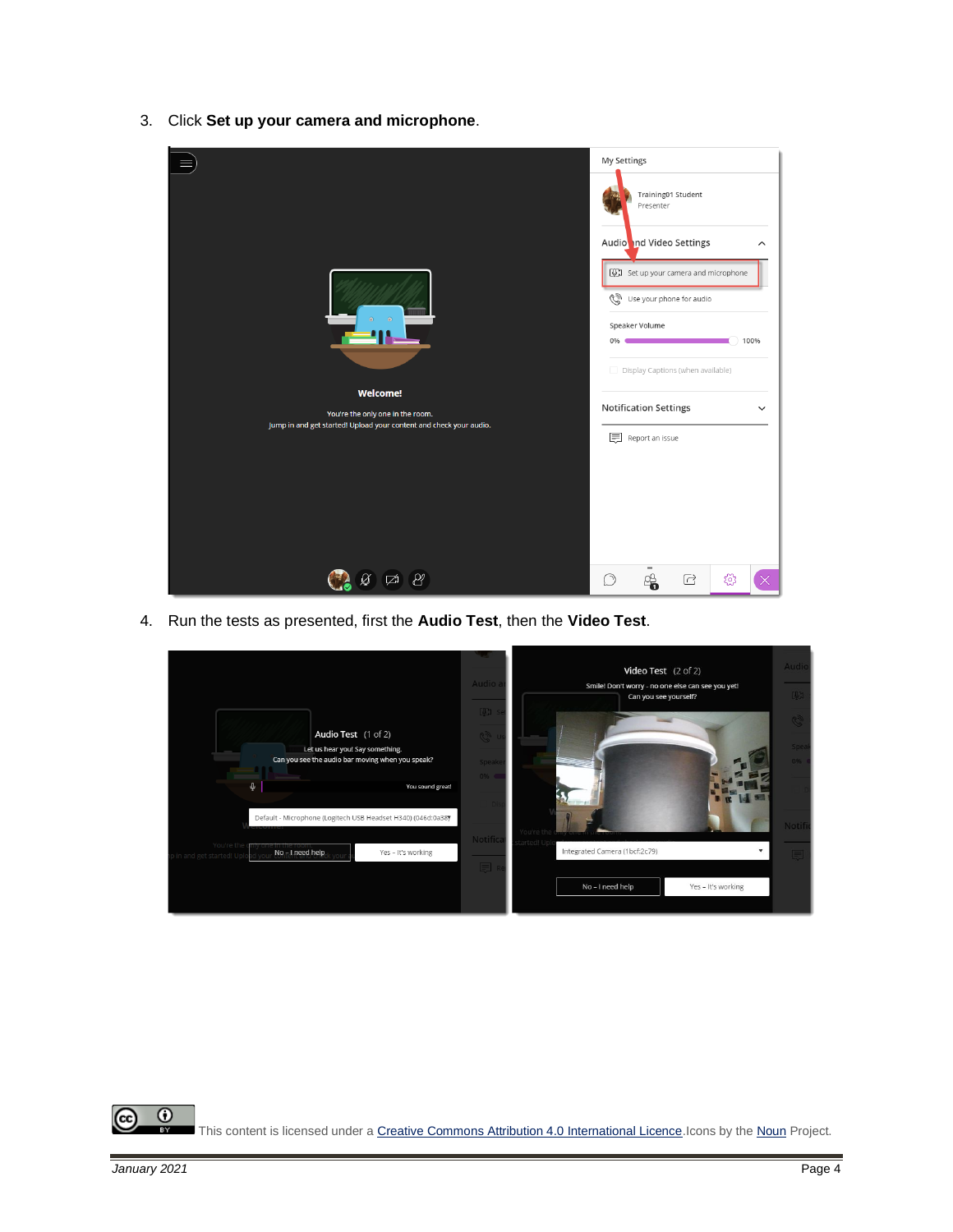5. Click the **Microphone** and the **Camera** icons to share your audio and/or video. NOTE: Ask your instructor first if you should be sharing your video.



 $\odot$ (cc) This content is licensed under [a Creative Commons Attribution 4.0 International Licence.I](https://creativecommons.org/licenses/by/4.0/)cons by th[e Noun](https://creativecommons.org/website-icons/) Project. вy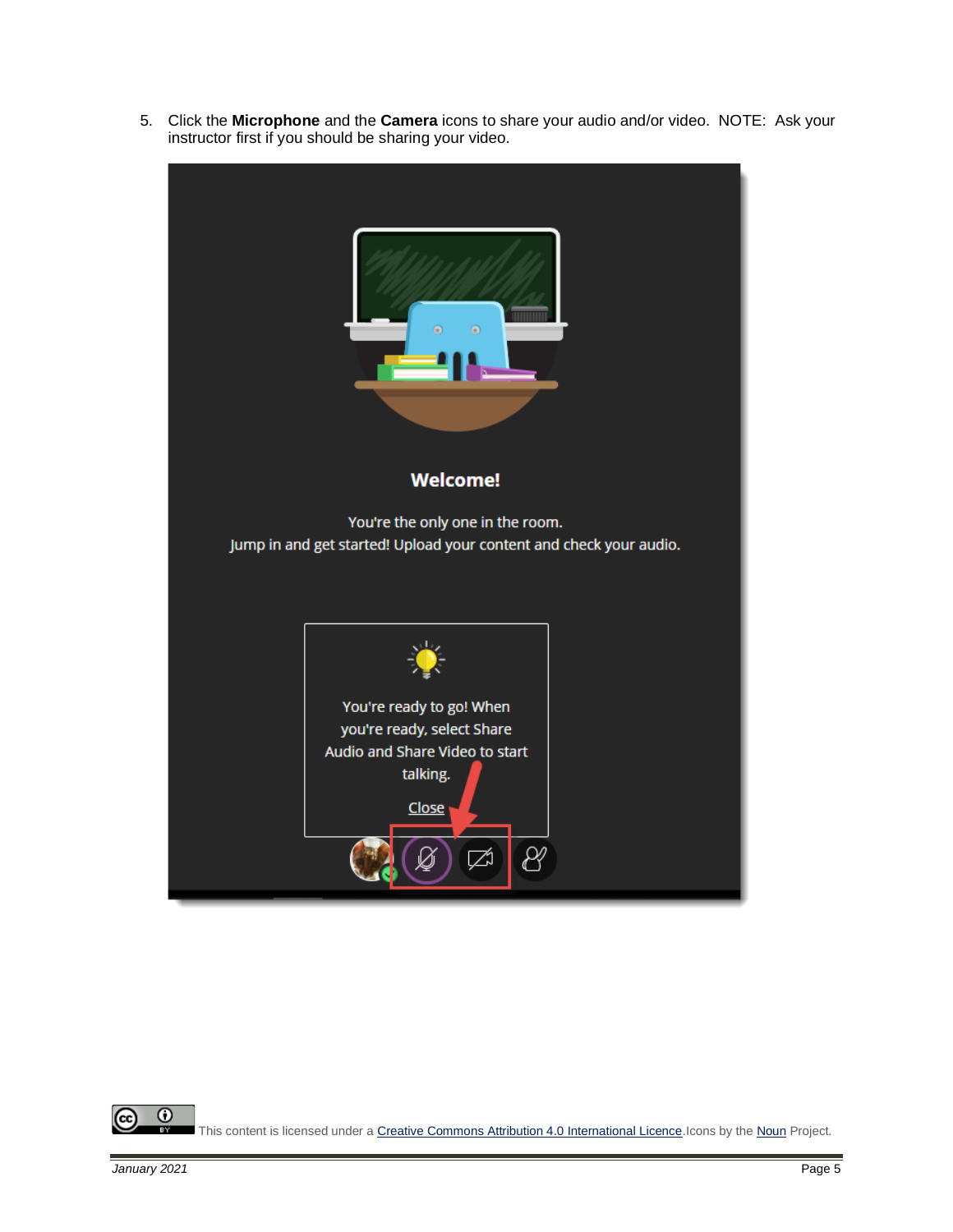6. While in your Collaborate Ultra session, you should keep the Chat area open in case your instructor or fellow students post there. To open the Chat area, open the **Collaborate panel** (the bottom right icon).



Then click the **Chat** icon. To add something to the Chat, type in the **Say something** box and hit Enter.



 $_{\odot}$ cc) This content is licensed under [a Creative Commons Attribution 4.0 International Licence.I](https://creativecommons.org/licenses/by/4.0/)cons by th[e Noun](https://creativecommons.org/website-icons/) Project. BY